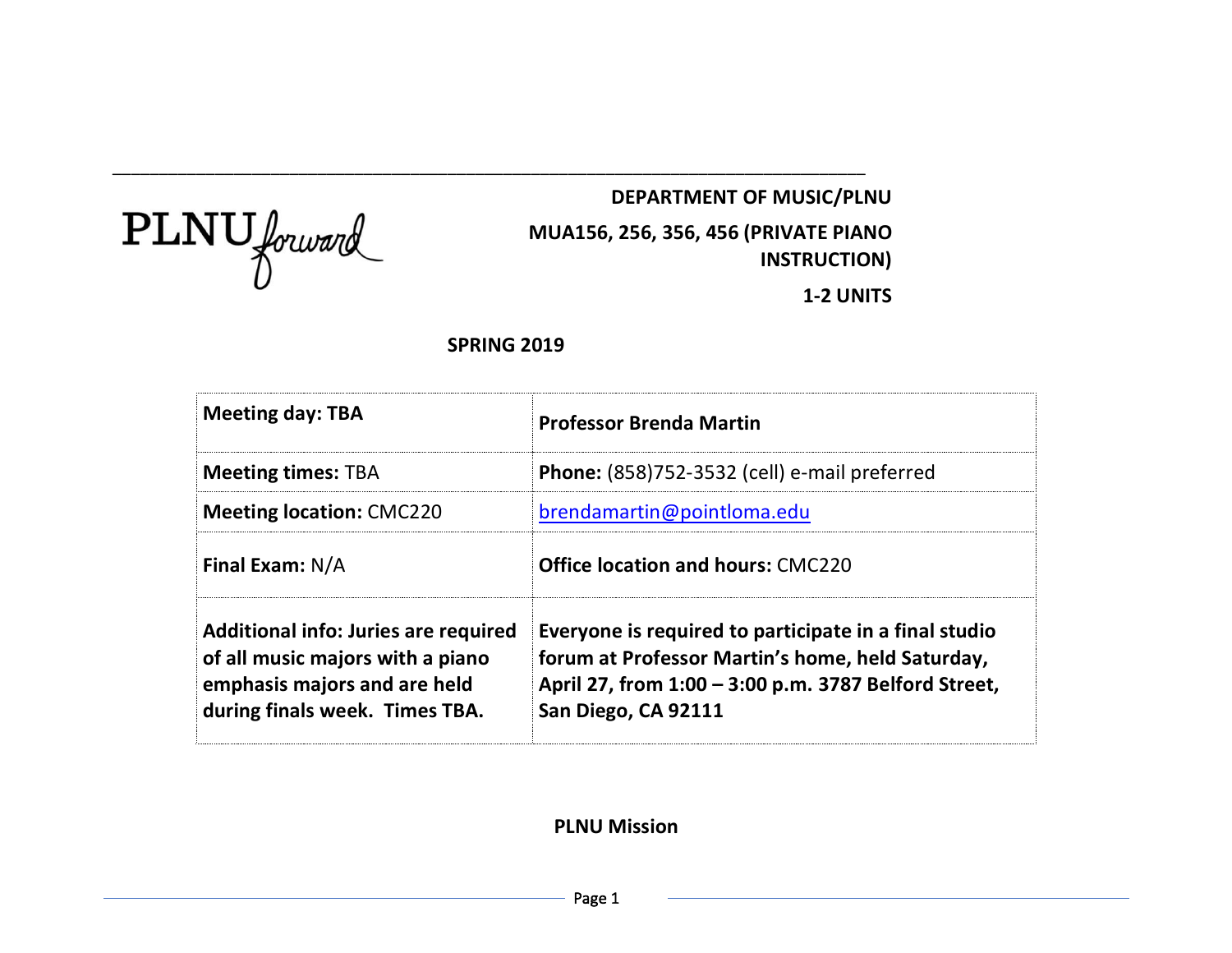# **To Teach ~ To Shape ~ To Send**

Point Loma Nazarene University exists to provide higher education in a vital Christian community where minds are engaged and challenged, character is modeled and formed, and service becomes an expression of faith. Being of Wesleyan heritage, we aspire to be a learning community where grace is foundational, truth is pursued, and holiness is a way of life.

# **COURSE DESCRIPTION**

## **MUA156 Private Piano (1-2)**

Private, applied instruction in a performing area is a vital part of the development of Music majors, as well as an appropriate elective for many non-majors. Each level of study has defined materials and technical masteries to be achieved. (See Music Student Handbook in the Department of Music office). Students are assigned to a level according to their proficiency and mastery of materials listed for a given level. "C" Designation is for Commerical Music.

### **COURSE LEARNING OUTCOMES:**

By the end of a semester of private lesson study, a successful piano student will

- Attain mastery of technical exercises and/or etudes appropriate to the student's class level and degree program stipulated in the Music Student Handbook, as demonstrated by successful completion of the technique portion of the jury exam with a grade of "B" or better
- Cultivate technical and interpretive skills needed to perform repertoire from contrasting historical periods in accordance with the level and scope expectations (required number of pieces and duration) stipulated in the Music Student Handbook, as demonstrated by successful completion of the repertoire portion of the jury with a grade of "B" or better.
- Develop performance skills, such as memorization and stage presentation, through the application of practice strategies and creative problem solving, as demonstrated by satisfactory performance participation in piano forum and department recitals; successful completion of the repertoire portion of the jury with a grade of "B" or better.

NOTE: Students who are not required to perform a jury exam for the piano faculty will be evaluated for progress on technique assignments, repertoire, and other assignments on an individual basis.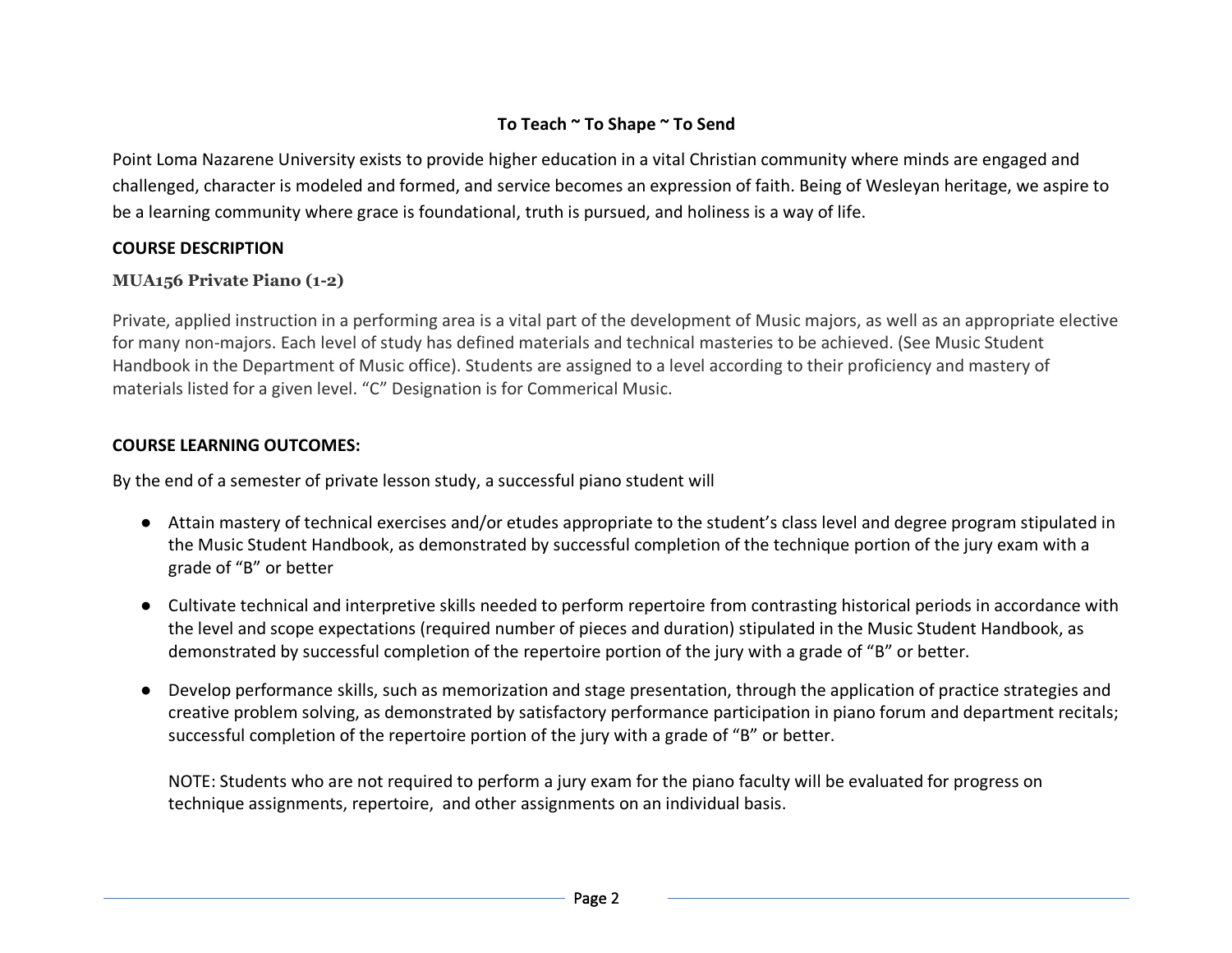**POSITION OF COURSE IN COLLEGE CURRICULUM**: Private piano is required of all piano performance majors, and is an option for meeting the private lesson requirement for other music majors. Private piano is also often taken as an elective course by music majors and by non-music majors desiring to continue developing their piano skills.

### **METHODS USED IN THIS COURSE:**

Ordinarily, lesson assignments will include new, continuing and review repertoire as well as technique and memorization assignments. Each week student progress will be evaluated and suggestions for improvement will be offered. A journal of daily practice must be kept on a Google Drive document shared by the student and the professor. Each week, the professor will put practice assignments on the document for the next lesson. The practice journal will be used to evaluate the effectiveness of the student's progress toward assigned objectives

### **REQUIRED TEXTS AND RECOMMENDED STUDY RESOURCES**

- Music assigned by the professor (must purchase your own copy no later than the third lesson). Music may be purchased from:
	- o Sheet Music Plus http://www.sheetmusicplus.com
	- o Lovley Music 858-277-5754
	- o MR Music Notes 619-283-2001
	- o Pepper Music http://www.pianoatpepper.com/catalog/pap\_index.jsp
	- o Amazon

\*Please note that trying to get the lowest price may result in a delay in receiving your music.

- Metronome or metronome app
- Binder or folder for handouts and assignments.

**PRACTICE REQUIREMENTS** (Practice room keys may be checked out in the music office. The practice rooms are located in the basement of CMC.)

- One unit of credit: 6 hours per week, 6 days per week.
- Two units of credit 10 12 hours per week, 6 days per week. \*Piano performance majors and students preparing for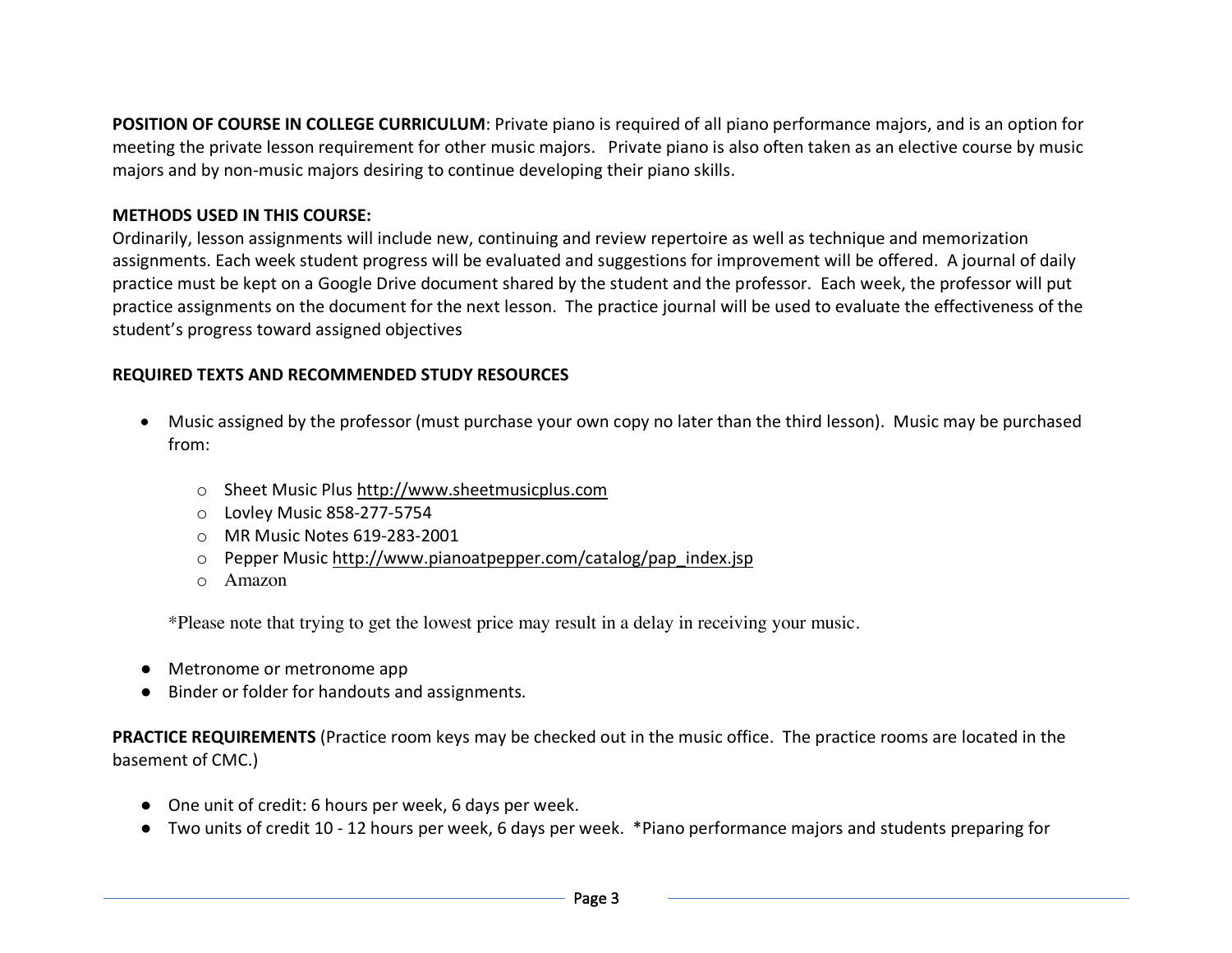Junior/Senior recitals will find it necessary to spend additional time at the instrument in order to complete assignments satisfactorily.

### **REPERTOIRE AND TECHNICAL REQUIREMENTS**

- Students studying for one-unit are expected to memorize two pieces during the semester. The first piece should be memorized by week eight, the second by week 14. The length of the pieces will vary according to the level and degree concentration of the student.
- Students who are at a less advanced level are expected to learn (with music) a number of pieces in addition to the memorized pieces in order to advance their reading and technical skills.
- For music majors with a piano emphasis, the length of the repertoire pieces required for their piano jury must add up to the required number of minutes for that level (see attached jury requirement sheet). In addition to jury pieces, each student is expected to learn additional pieces in order to increase skill/reading level. \*See JURY REQUIREMENTS below for more details.
- Non-piano music majors may work on the piano proficiency exam as part (but not all) of the piano lesson requirements; however, they will be expected to cover additional solo piano repertoire and perform in studio class (at least one piece must be memorized).
- For students who are interested, a small portion of the lesson may also be devoted to jazz or hymn improvisation, although this will not count for juries. \*If preferred, non-majors may elect to perform one jazz piece and one classical piece for their memorized pieces.
- Students studying for two units are required to prepare additional repertoire throughout the semester, and will have longer jury exams as well. These students are expected to follow a similar schedule of memorization with approximately half of their repertoire prepared by the mid-semester grading deadline.

### **JURY REQUIREMENTS (for piano majors and scholarship students only)**

- Music majors with a piano emphasis, students on a piano scholarship, and anyone wishing to advance a level must take a piano jury at the end of the semester as a final exam. See attached sheet for requirements. \*Piano emphasis students must take a jury each semester in order to pass the class, and students on scholarship must take a jury each semester in order to retain their scholarship.
- Juries are given on the Monday of finals week.
- $\bullet$  The jury grade counts as 1/3 of the final grade.
- All jury repertoire must be performed from memory.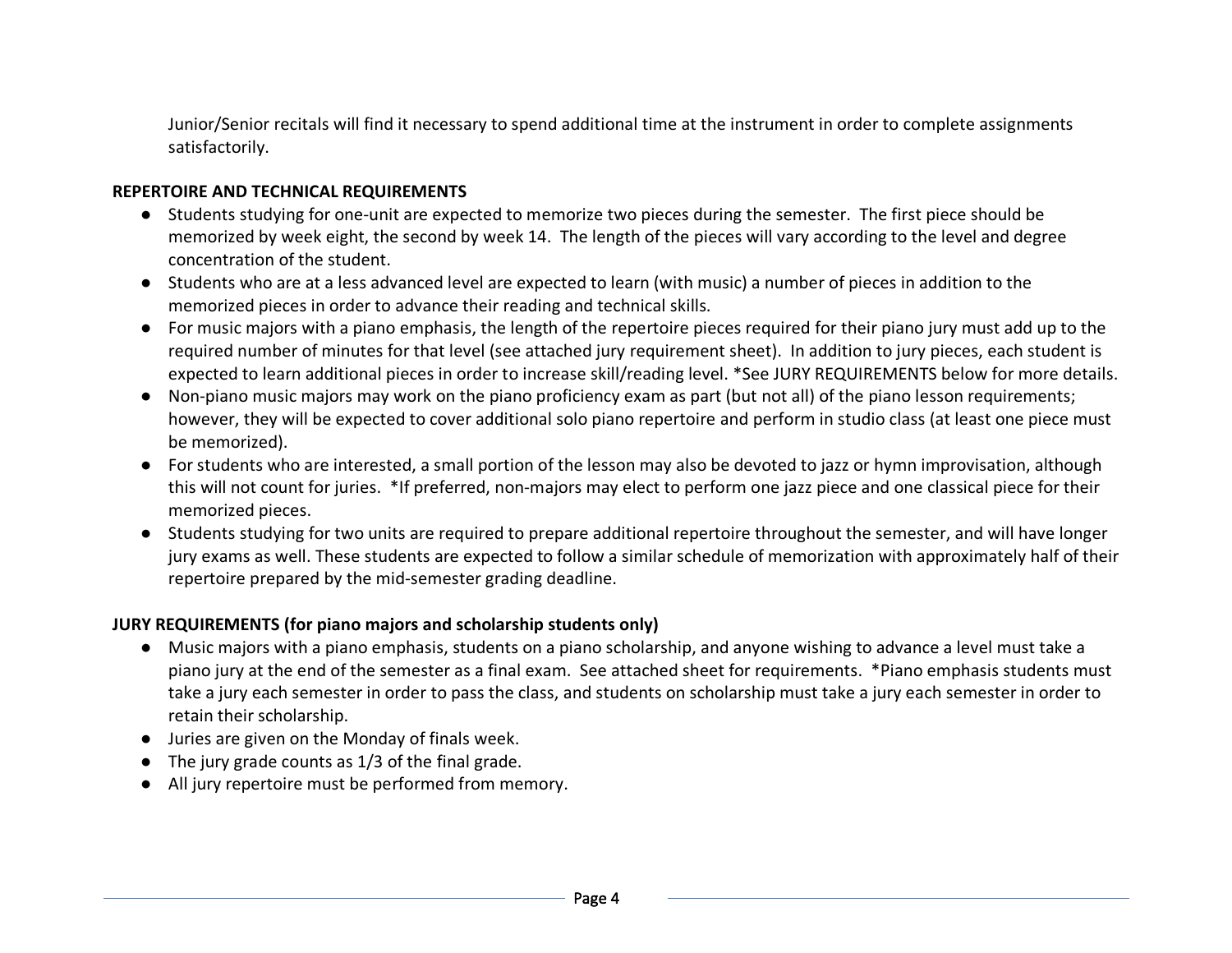### **PIANO FORUM**

Piano forums (including the required final studio forum) will be held during the semester to enable students to perform, receive coaching, and hear others perform. The required forums are held every Monday from 4-5 (except when there are student recitals). \*See attached student recital and forum schedule

#### **FORUM ATTENDANCE REQUIREMENTS**

- Music majors whose primary performance area is piano must attend at least 8 piano forums, including the final forum.
- Elective and non-piano music majors must attend at least 5 forums, including the required final forum.
- Students may miss one forum under the required amount; however, every forum missed after that will count as one absence.
- Please note that all students are required to attend studio forum. Failure to attend and perform will result in a lowering of the final grade.
- Please plan to attend forums regularly, as they are an important part of the class.
- Attendance at the entire forum is required unless the student has a conflicting class that they have cleared with the professor at the beginning of the semester.

### **FORUM PERFORMANCE REQUIREMENTS** *(in addition to the final studio performance)***:**

- Music majors and minors with a piano emphasis must perform on a minimum of two combined forums and two studio forums.
- Electives and non-piano majors must perform on a minimum of two studio forums in addition to the final forum. See below for additional requirements*.*
- Music majors MUST perform in at least one departmental recital per semester in their area of concentration. This is a departmental requirement.

### **COMPETITION OR VOLUNTEER WORK**:

● All music majors who are piano emphasis MUST either volunteer for ½ day of community service in a music teacher event OR perform in a piano competition or festival).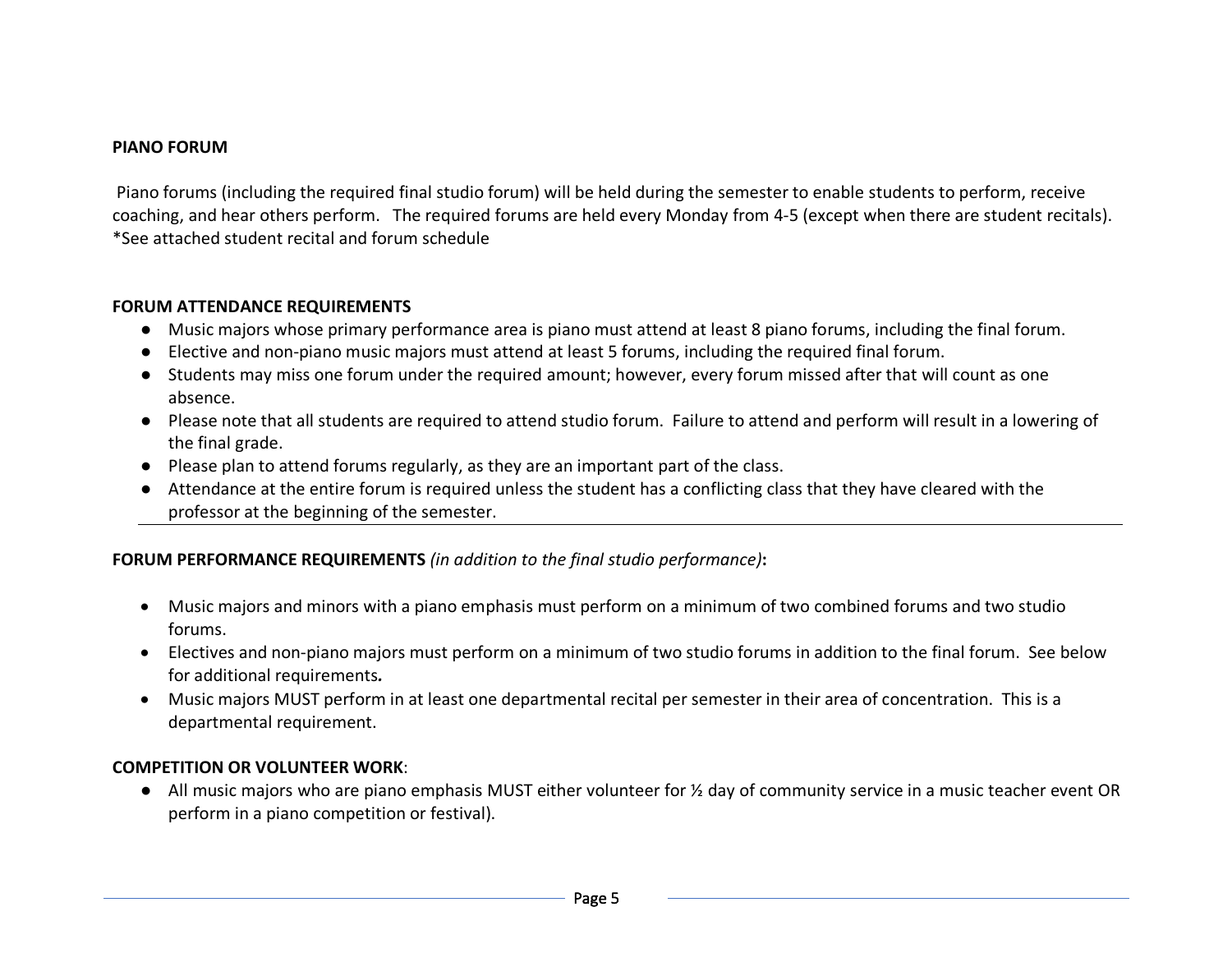- Piano performance majors who are sophomores or above MUST participate in a competition *at least* once per year.
- Failure to do community service or a competition counts as two missed lessons.
- To volunteer for community service, the student must contact the event coordinator at least two weeks in advance. Calling the organizer the day before the event and expecting to be accommodated, is not professional and does not reflect the values of our PLNU community. Once the student commits, she/he must follow through. Failure to do so will reflect poorly both on the student as a professional and on the school, and will affect the student's grade.

# **POSSIBILITIES FOR VOLUNTEER WORK:**

- Certificate of Merit (see the first link for dates). To volunteer, contact: Eleanor Hume: eleanor.hum@sbcglobal.net
- https://www.mtacsd.org/programs-events/
- https://sdsouthcapmt.org/programs-events/chapter-events/

\*See Professor Martin for more details concerning Events and Festivals.

## **MAKE-UP POLICY**

.

- Although makeups are not given unless the professor misses lesson, the student is allowed one absence without penalty.
- Students may change lesson times with another student for a week they need to miss. It is up to the student to arrange the exchange ahead of time and notify the professor.
- The student should save the free "miss" for when it is most needed.
- If the student's regular lesson day falls on a school holiday, there will be no lesson the week of the holiday.

**RECITALS**: Students are encouraged to attend on-campus department sponsored recitals. Check the bulletin boards in the hallways for details. Please check the school's departmental website for a schedule of events. Recital attendance (12 per semester) is required of all music majors. Each music major must perform on at least *one* student recital once per semester in their major performing area.

**EVALUATION**: While evaluation of a student's work in private piano is necessarily somewhat subjective, the following criteria will be considered when establishing the semester grade for the course:

• Private lesson attendance (one absence allowed without it affecting your grade); three tardies equals one absence)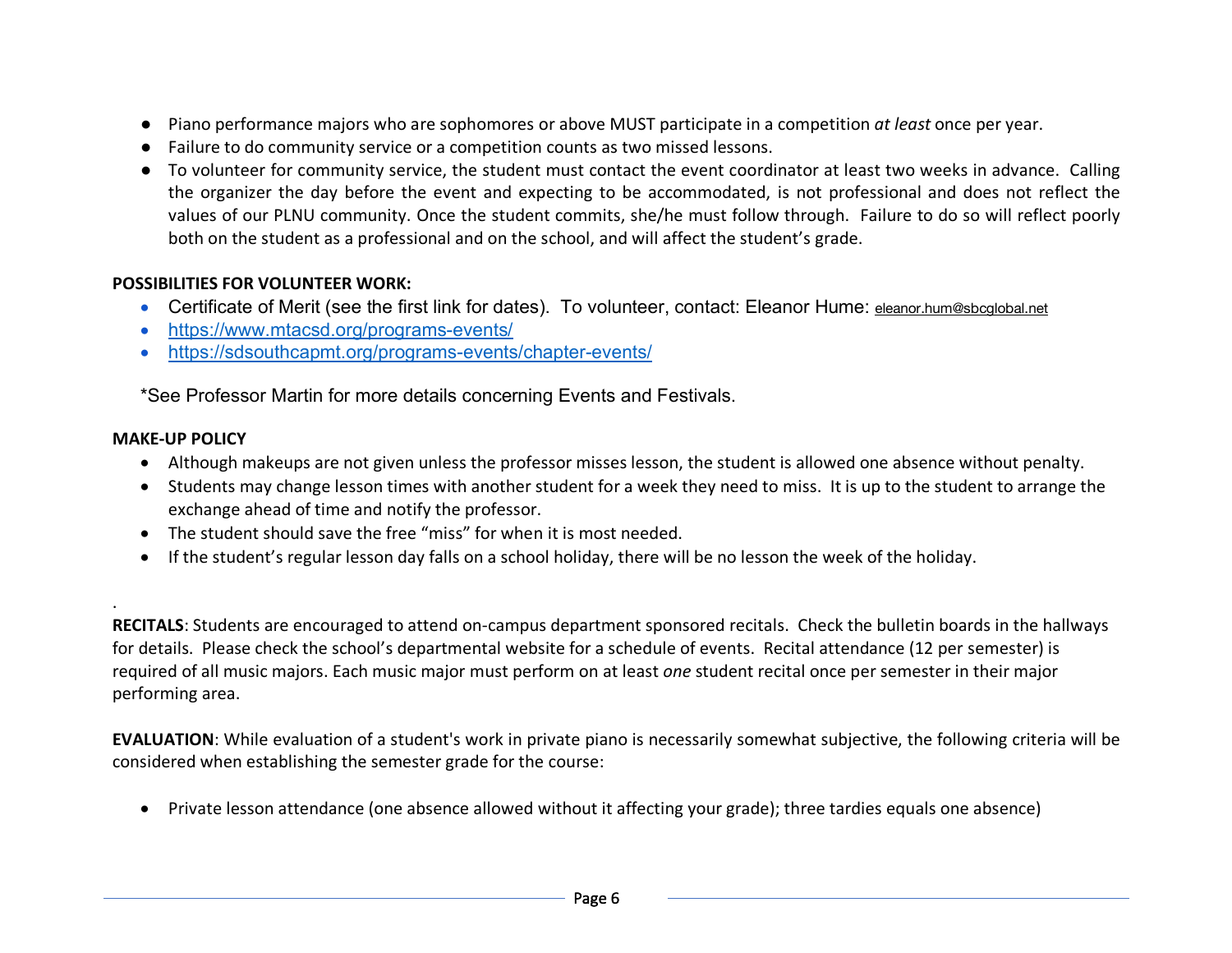- Weekly lesson grade (evaluated by punctuality and preparedness in lessons and by following through on practice instructions and memorization requirements)
- Forum attendance (at least 8 for piano emphasis music majors, 5 for everyone else)
- Performances on forums (including studio forums).
- Overall Improvement
- Online practice journals and practice hours
- Completion of community service or competition for piano emphasis majors (counts as one absence if not done)
- Attendance at any required recitals (see attached forum/recital schedule)

## **ASSESSMENT AND GRADING**

| The final course grade will be based upon these<br>factors:                    | Sample grade scale:             |                                |
|--------------------------------------------------------------------------------|---------------------------------|--------------------------------|
| Forum and private lesson attendance: 30%<br>Studio and forum performances: 20% | $A = 93 - 100$<br>$A = 92 - 90$ | $C = 73 - 76$<br>$C = 70 - 72$ |
| Private Lesson Grade: 50%                                                      | $B+=87-89$                      | $D+=67-69$                     |
| Progress                                                                       | $B = 83 - 86$                   | $D = 63 - 66$                  |
| Preparedness in lessons<br>$\bullet$                                           | $B = 80 - 82$                   | $D = 60 - 62$                  |
| Practice log<br>$\bullet$                                                      | $C+=77-79$                      | $F = 0.59$                     |
| Community Service/Competition (if applicable)<br>$\bullet$                     |                                 |                                |
| *For piano emphasis majors, your jury score will                               |                                 |                                |
| count as 1/3 of your final grade.                                              |                                 |                                |
|                                                                                |                                 |                                |

### **INCOMPLETES AND LATE ASSIGNMENTS**

All assignments are to be submitted/turned in by the beginning of the class session when they are due—including assignments posted in Canvas. Incompletes will only be assigned in extremely unusual circumstances.

# **FINAL EXAMINATION POLICY**

Successful completion of this class requires taking the final examination **on its scheduled day**. The final examination schedule is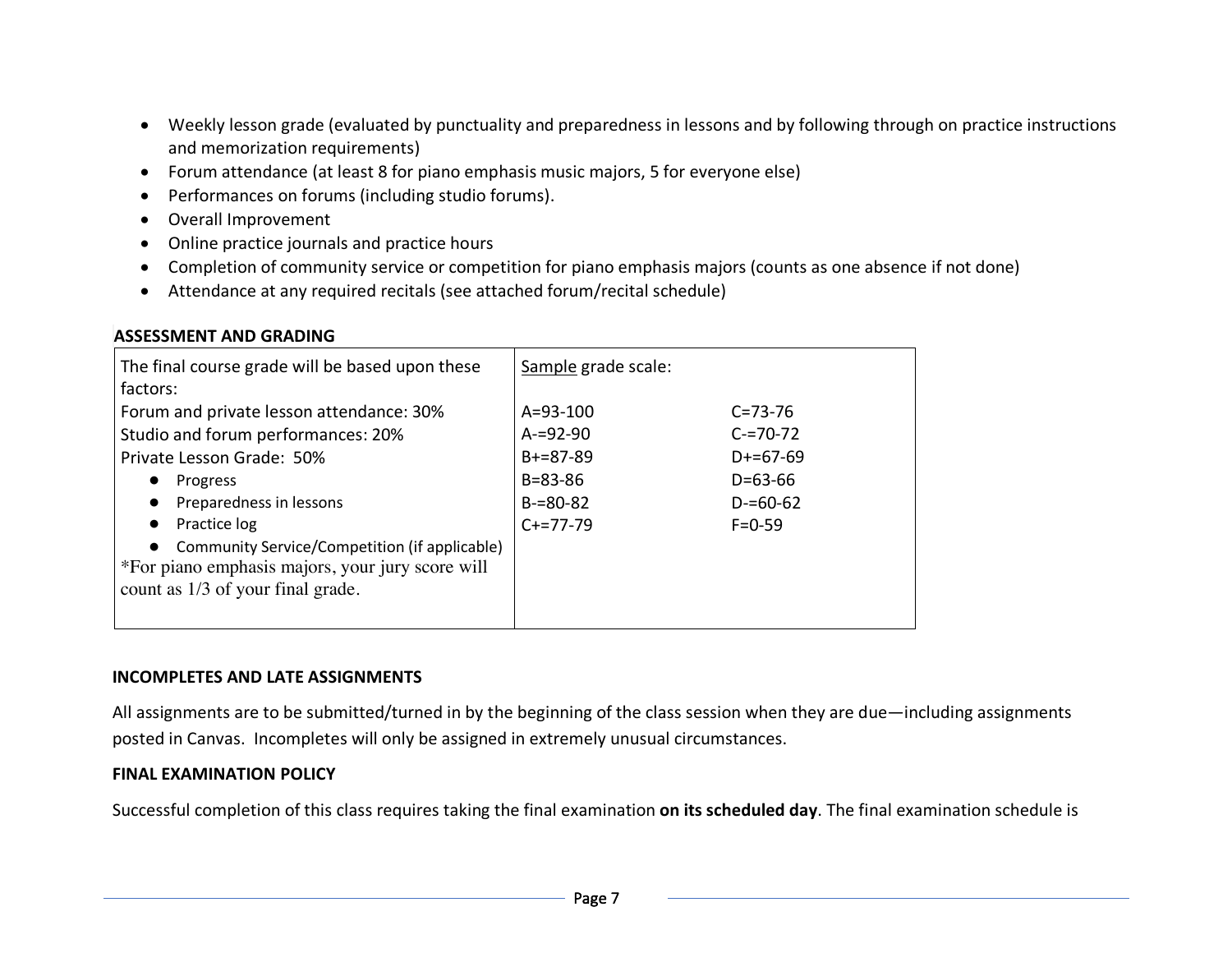posted on the Class Schedules site. No requests for early examinations or alternative days will be approved.

NOTE: The following policies are to be used without changes:

# **PLNU COPYRIGHT POLICY**

Point Loma Nazarene University, as a non-profit educational institution, is entitled by law to use materials protected by the US Copyright Act for classroom education. Any use of those materials outside the class may violate the law.

# **PLNU ACADEMIC HONESTY POLICY**

Students should demonstrate academic honesty by doing original work and by giving appropriate credit to the ideas of others. Academic dishonesty is the act of presenting information, ideas, and/or concepts as one's own when in reality they are the results of another person's creativity and effort. A faculty member who believes a situation involving academic dishonesty has been detected may assign a failing grade for that assignment or examination, or, depending on the seriousness of the offense, for the course. Faculty should follow and students may appeal using the procedure in the university Catalog. See Academic Policies for definitions of kinds of academic dishonesty and for further policy information.

# **PLNU ACADEMIC ACCOMMODATIONS POLICY**

If you have a diagnosed disability, please contact PLNU's Disability Resource Center (DRC) within the first two weeks of class to demonstrate need and to register for accommodation by phone at 619-849-2486 or by e-mail at DRC@pointloma.edu. See Disability Resource Center for additional information.

# **PLNU ATTENDANCE AND PARTICIPATION POLICY**

Regular and punctual attendance at all classes is considered essential to optimum academic achievement. If the student is absent from more than 10 percent of class meetings, the faculty member can file a written report which may result in de-enrollment. If the absences exceed 20 percent, the student may be de-enrolled without notice until the university drop date or, after that date, receive the appropriate grade for their work and participation. See Academic Policies in the Undergraduate Academic Catalog.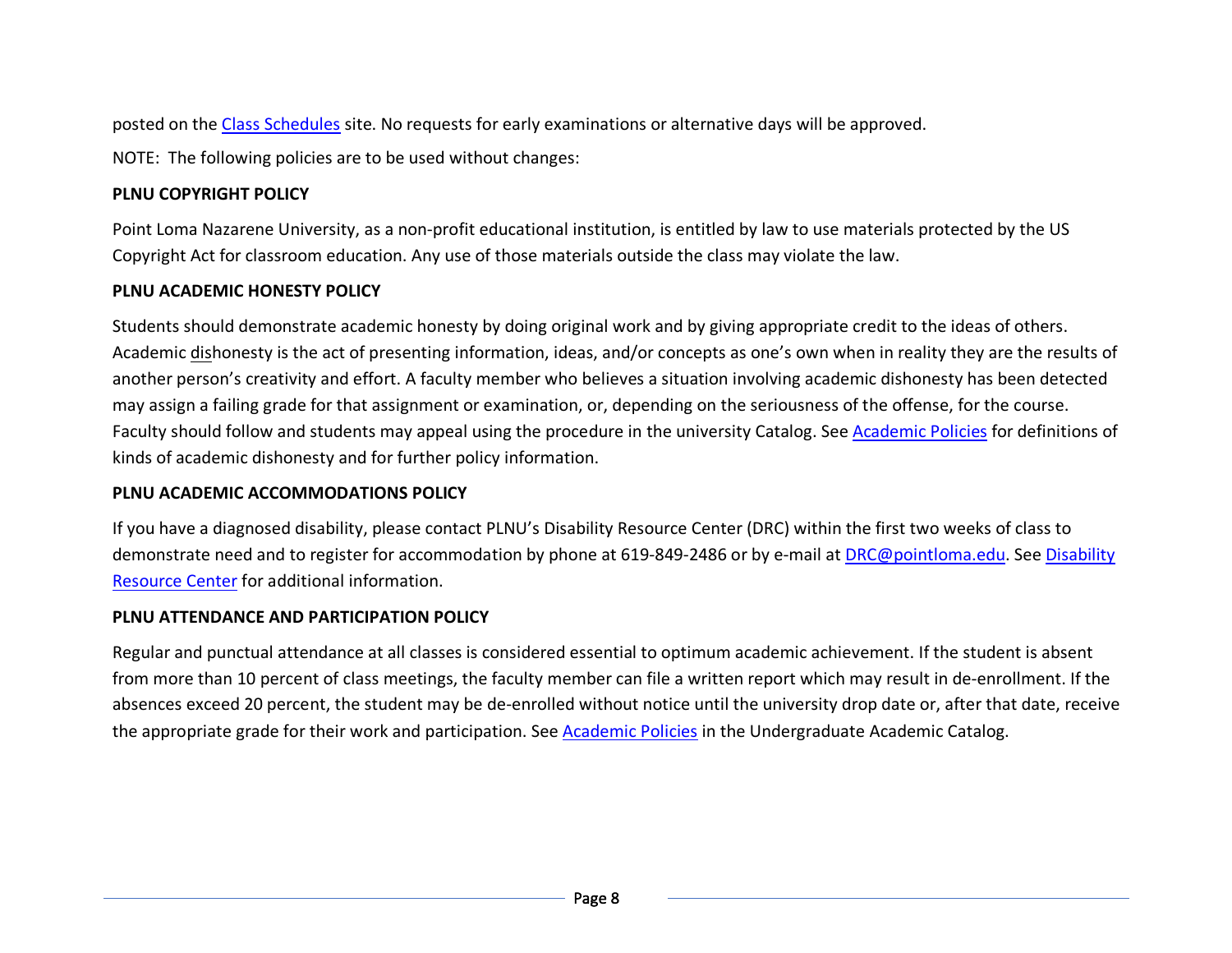# **FORUM/RECITAL SCHEDULE**

- 1/8 Combined Forum CMC 115
- 1/14 Combined Forum Crill
- 1/21 MLK Jr.Day no forum
- 1/28 Combined Forum: CMC115 (Paul Kenyon Master Class/Seminar)
- 2/4 Student Recital 1
- 2/11 Combined Forum Crill
- 2/18 Studio Forum: Labenske: Parlor Martin: CMC214 (Studio)
- 2/25 Student Recital 2
- 3/4 Spring Break
- 3/11 Combined Forum Crill
- 3/18 Studio Forum: Martin: Parlor Labenske: CMC or Studio
- 3/25 Combined Forum: Crill (Gustavo Romero Master Class)
- 4/1 Student Recital 3
- 4/8 Combined Forum Crill
- 4/15 Student Recital 4
- 4/17 Piano Proficiency Exam (music majors only) Wednesday afternoon (sign up for a time)
- 4/22 Easter Monday no forum
- 4/27 Final Studio Class at Professor Martin's home (required) Time: 1-3 PM